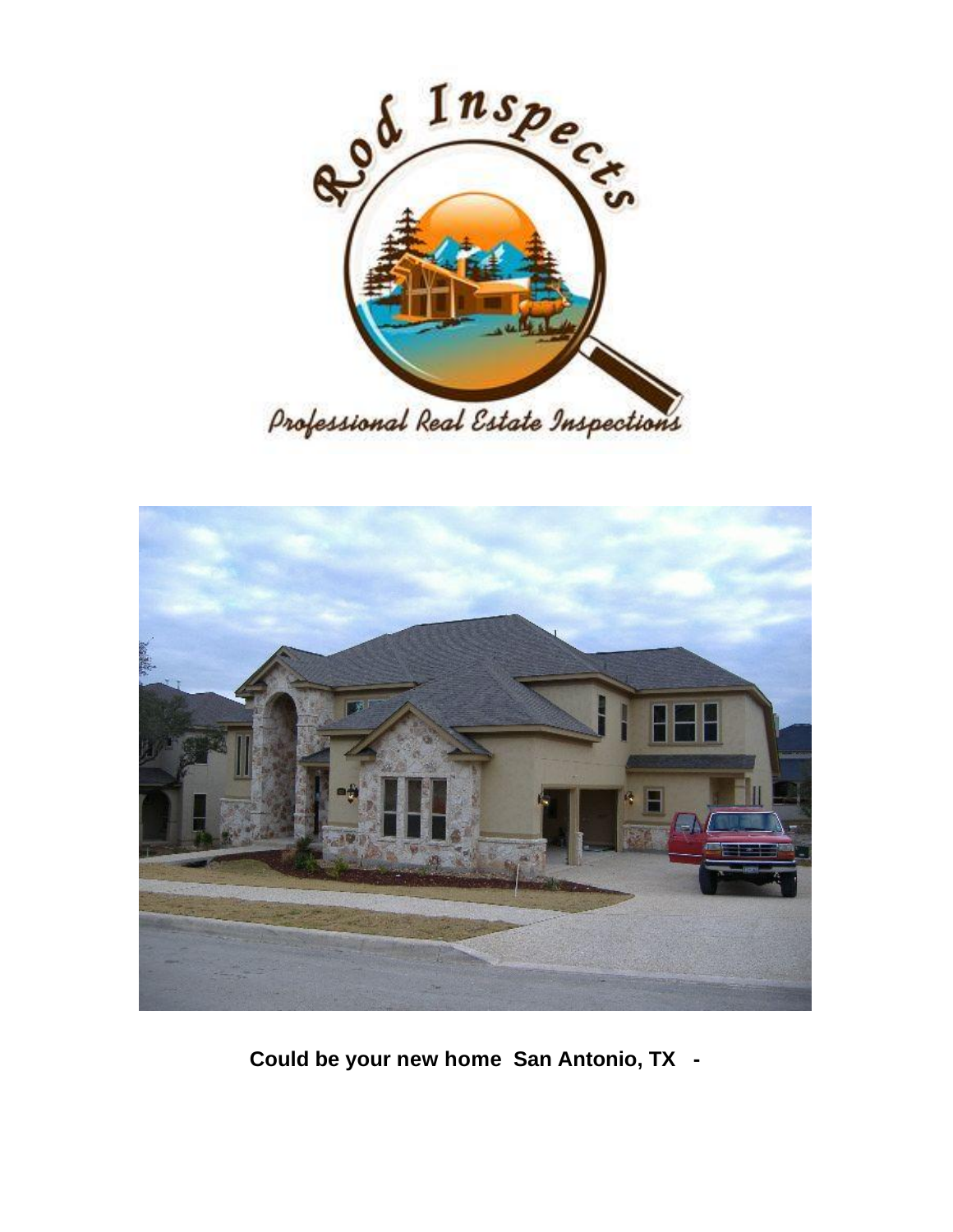# **Rod Inspects Professional Real Estate Inspections Rod Stewardson (Owner/Operator) TREC#6291**

Phone: (210)494-5560 Email: rod@rodinspects.com

# **PROPERTY INSPECTION REPORT**

| Report #:            | NewHmWebSmple                                                                |                      |
|----------------------|------------------------------------------------------------------------------|----------------------|
| <b>Prepared For:</b> | (Name of Client)                                                             |                      |
| <b>Concerning:</b>   | Could be your new home, San Antonio, TX -<br>(Address of Inspected Property) |                      |
| By:                  | Rod Stewardson, #6291<br>(Name and License Number of Inspector)              | 01/10/2008<br>(Date) |

The inspection of the property listed above must be performed in compliance with the rules of the Texas Real Estate Commission (TREC).

The inspection is of conditions which are present and visible at the time of the inspection, and all of the equipment is operated in normal modes. The inspector must indicate which items are in need of repair or are not functioning and will report on all applicable items required by TREC rules.

This report is intended to provide you with information concerning the condition of the property at the time of inspection. Please read the report carefully. If any item is unclear, you should request the inspector to provide clarification.

It is recommended that you obtain as much history as is available concerning this property. This historical information may include copies of any seller's disclosures, previous inspection or engineering reports, reports performed for or by relocation companies, municipal inspection departments, lenders, insurers, and appraisers. You should attempt to determine whether repairs, renovation, remodeling, additions or other such activities have taken place at this property.

Property conditions change with time and use. Since this report is provided for the specific benefit of the client(s), secondary readers of this information should hire a licensed inspector to perform an inspection to meet their specific needs and to obtain current information concerning this property.

#### **ADDITIONAL INFORMATION PROVIDED BY INSPECTOR The following inspectors were present during the inspection. þ Rod Stewardson TREC #6291**

**The Following Parties Were Present: ¨ Buyer(s) ¨ Buyers Agent ¨ Builder/Builders Rep.**

**Description Of Property: ¨ One þ Two story single family dwelling.**

**Weather Conditions: ¨ Sunny ¨ Hot þ Rainy (wet) þ Cold**

**Building Status: þ Vacant ¨ Occupied**

**Approximate Age: New 3300 Sq. Ft.**

#### *NOTICE: THIS REPORT IS PAID FOR BY AND PREPARED FOR THE CLIENT NAMED ABOVE. THIS REPORT IS NOT VALID WITHOUT THE SIGNED CONTRACT AGREEMENT AND IS NOT TRANSFERABLE.*

*This firm is licensed and regulated by the Texas Real Estate Commission (TREC). TREC administer two recovery funds which may be used to satisfy judgments against Inspectors and Real Estate licensees involving a violation of the law. Complaints or inquires should be directed to: Texas Real Estate Commission P.O Box 12188 Austin, Texas 78711-2188 (512) 465-3960.*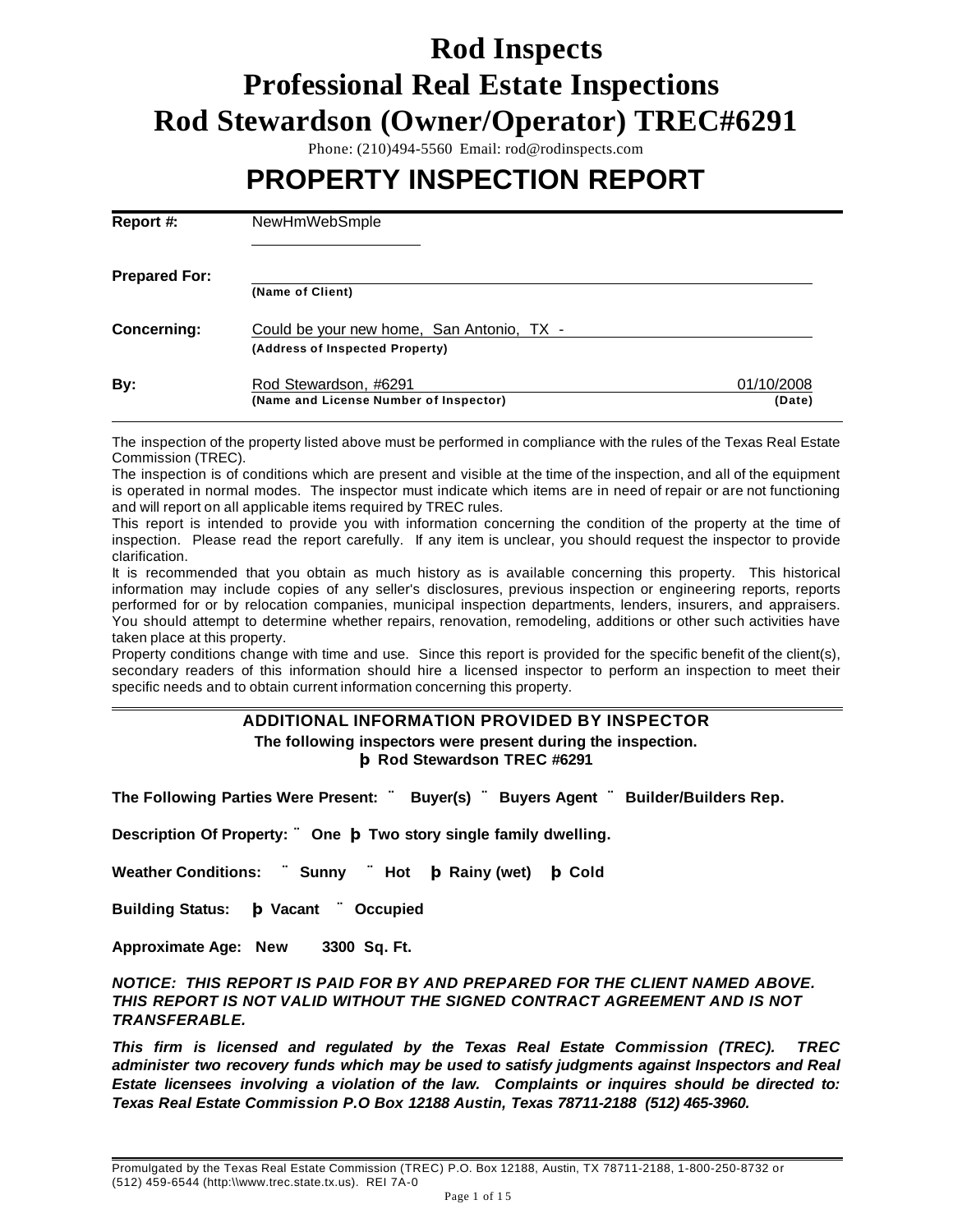#### **ADDITIONAL INFORMATION PROVIDED BY INSPECTOR**

*(Continued from Previous Page)*

#### *It Is Important That the Client carefully review the entire report and following notes:*

**Client:** The Client should understand that only those deficiencies which are visible and accessible at the time of the inspection will be included in this report.

**Foundation:** Weather conditions, drainage, leakage, and other adverse factors effect structures and differential movement is likely to occur. **This inspector is not a structural engineer.** His opinion is based on visual observation of accessible and unobstructed areas of the structure at the time of the inspection. Future performance of the structure cannot be predicted or warranted.

**Attic Inspection:** Where safe and accessible, we believe that a professional home inspection also includes a visual inspection of the attic area. We will make ever attempt to access your attic space. However, insulation coverage, low clearances and unsupported wiring, may limit our ability access/view these areas.

**Insulation:** Attic insulation may be covering some structural, electrical and mechanical components. This condition has precluded inspection of these components.

**Attic Framing:** The Texas Real Estate Commission requires attics be inspected for "proper" framing. Original blue prints, specifications and span table in effect at the time of construction are necessary to accomplish this. These items were not available for this limited inspection. Any visible defects of the attic and framing will be noted.

**Roof Inspection:** Where safe and accessible, we believe that a professional home inspection should include a visual inspection from the roof surface. We will make ever attempt to access the roof. However, wet roofs, roofs with excessive pitch, deteriorated roofs, metal/tile/concrete and second story roofs, will be inspected from ground level.

**Exterior Doors:** Weather-stripping around all exterior doors should provide a positive seal from the weather elements. Missing or damaged weather-stripping should be repaired to provide this seal. This will help aid in energy conservation.

**Windows:** *Failed thermal paned seals in insulated glass windows are not always detectable. Windows are reported (below if applicable) as they are observed at the time of the inspection. If you have concerns regarding the integrity of the thermal pane window seals, it is strongly recommended that you consult a Window Specialist. Alarm contacts may have been installed in the lower window frame. Holes drilled in the frame may void the window warranty. Alarm contacts should be sealed with silicone sealant. If the contacts are not properly sealed, moisture may enter the lower window frame and allow water intrusion into the wall cavity.* **Walls:** 

- Exterior cladding's including brick, stucco, vinyl siding and exterior insulation finish systems (EIFS) all have the same potential for sheathing and stud damage if weather barriers, flashing and opening protections are not used or are installed incorrectly. Proper installation of these wall coverings is beyond the scope of this inspection. Only obvious, visible defects are reported.
- Some exterior areas (walls, slab, etc.) may be obstructed from view due to foliage growth, storage items, attached structures (decking, etc.) and may not have been visible or accessible.
- All exterior wall penetrations/openings (light fixtures, plumbing pipes, gas line wall penetration, electrical fixtures, etc.) should be sealed to prevent moisture and air intrusion.
- Furniture, storage items, wall and window coverings, etc., may limit the inspection of some interior walls.
- Freshly painted and plastered walls could possibly conceal previous damage and repairs.

#### **Plumbing:**

- Only visible exposed plumbing is inspected. No panels or covers were removed to inspect
- Stored items under sinks may prevent a thorough inspection of the cabinet area. Plumbing lines/connections/and cabinet flooring may not be completely observed.
- Clogged sink faucet aerators (clogged with lime or debris) should be cleaned or replaced for consistent water flow from the faucet directly into the sink.
- Sealant/caulking is required around the kitchen and bath sink perimeters, back-splash, the tub/shower areas and the control fixture wall plates. Missing or poor application of sealant/caulking may allow water intrusion into the wall cavity or cabinet area.
- Corrosion at the sink supply line connections under the sink is an indication of previous leakage. These areas should be monitored for possible future leaks.
- Corrosion and scum at the drain line connections is an indication that the drain may have leaked previously and that the scum has sealed the leak. These areas should be monitored for possible future leaks.

**Electrical, Mechanical, Roofing, or Plumbing** items that are checked **"In Need of Repair"** should be further evaluated/repaired by a licensed professional in that field.

**Fireplace:** The National Fire Protection Association recommends an NFPA-211, Level II inspection of any fireplace when a home is sold. Such an inspection is beyond the scope of this inspection and may reveal problems not apparent to this inspector. It is strongly recommended that an NFPA 211, Level Fireplace inspection be performed by a certified/qualified fireplace inspector.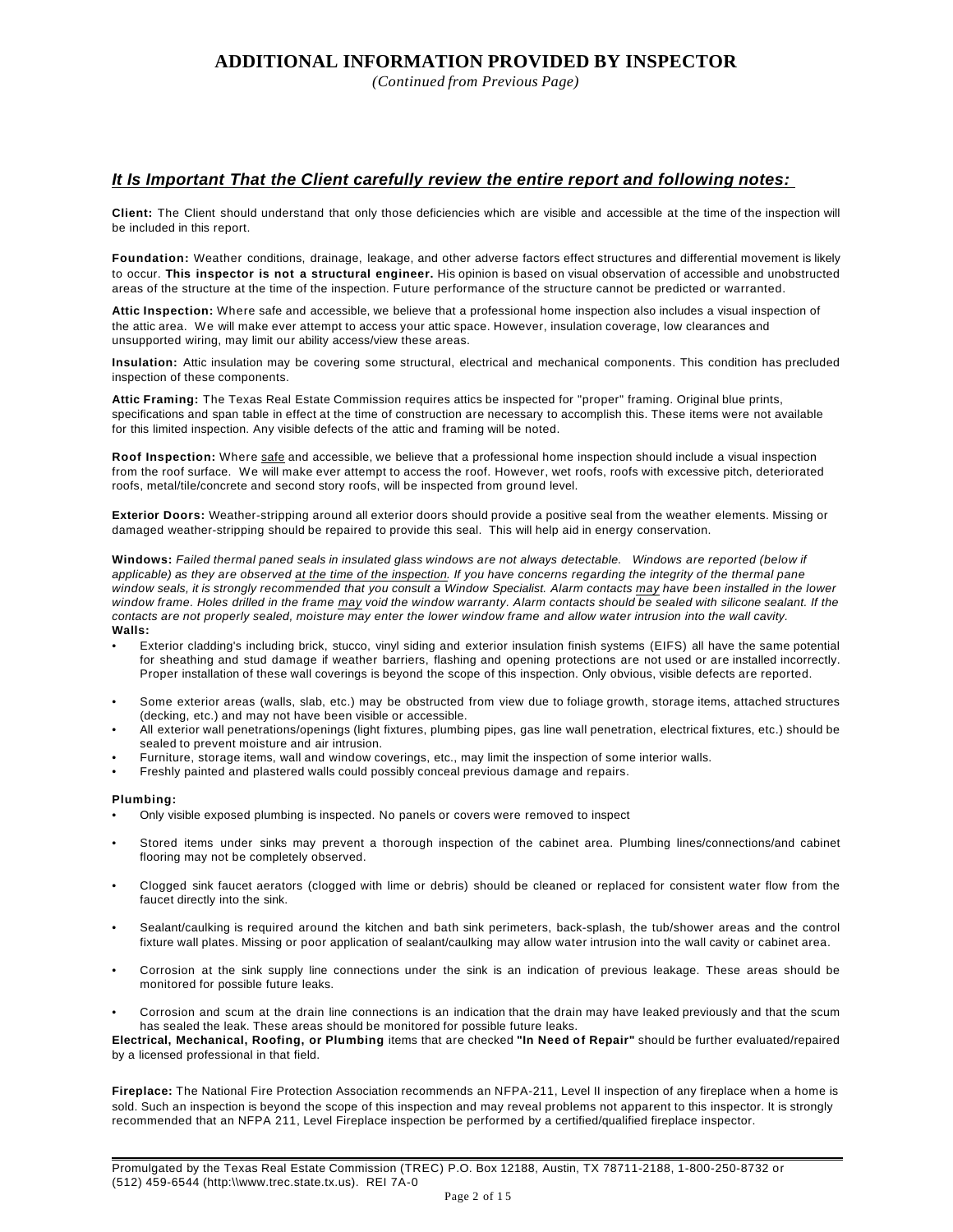Additional pages may be attached to this report. Read them very carefully. This report may not be complete without the attachments. If an item is present in the property but is not inspected, the "NI" column will be checked and an explanation is necessary. Comments may be provided by the inspector whether or not an item is deemed in need of repair.

| <b>NI=Not Inspected</b><br><b>NP=Not Present</b><br><b>R=Not Functioning or In Need Of Repair</b><br><b>I=Inspected</b> |    |           |   |           |                                                                                                    |                                                                                                                                                                                                                                                                                                                                                         |
|-------------------------------------------------------------------------------------------------------------------------|----|-----------|---|-----------|----------------------------------------------------------------------------------------------------|---------------------------------------------------------------------------------------------------------------------------------------------------------------------------------------------------------------------------------------------------------------------------------------------------------------------------------------------------------|
|                                                                                                                         | ΝI | <b>NP</b> | R |           |                                                                                                    | <b>Inspection Item</b>                                                                                                                                                                                                                                                                                                                                  |
|                                                                                                                         |    |           |   |           | <b>STRUCTURAL SYSTEMS</b>                                                                          | A. Foundations (If all crawl space areas are not inspected, provide an explanation.)                                                                                                                                                                                                                                                                    |
|                                                                                                                         |    |           |   |           |                                                                                                    | Comments (An opinion on performance is mandatory.):<br><b>Slab On Grade:</b> The structure and foundation is new. There is no apparent movement.                                                                                                                                                                                                        |
|                                                                                                                         |    |           | Þ | Gutters:  | <b>B. Grading &amp; Drainage</b><br>Comments:<br>structure (down-spout extensions, splash blocks). | Gutter down-spouts drain too close to the structure/foundation. Down-spouts should<br>discharge at least 3-5' from the structure to help prevent over-watering the foundation<br>where the gutters discharge. Gutter discharge should be encouraged to flow away from the                                                                               |
|                                                                                                                         |    |           | þ | Comments: |                                                                                                    | <b>C.</b> Roof Covering (If the roof is inaccessible, report the method used to inspect.)<br>Type of Roof Covering: Composition Shingle, Inspected from the roof where pitch and<br>safety allow access. Not all areas were walked. Roof covering wet at time of inspection.<br>Recommend further evaluation/repair by Professional Roofing Contractor. |

1. Exposed roof sheathing is present at some roof edges. Blowing rain can penetrate unprotected sheathing and cause water expansion/damage. Front middle gable, rear left.

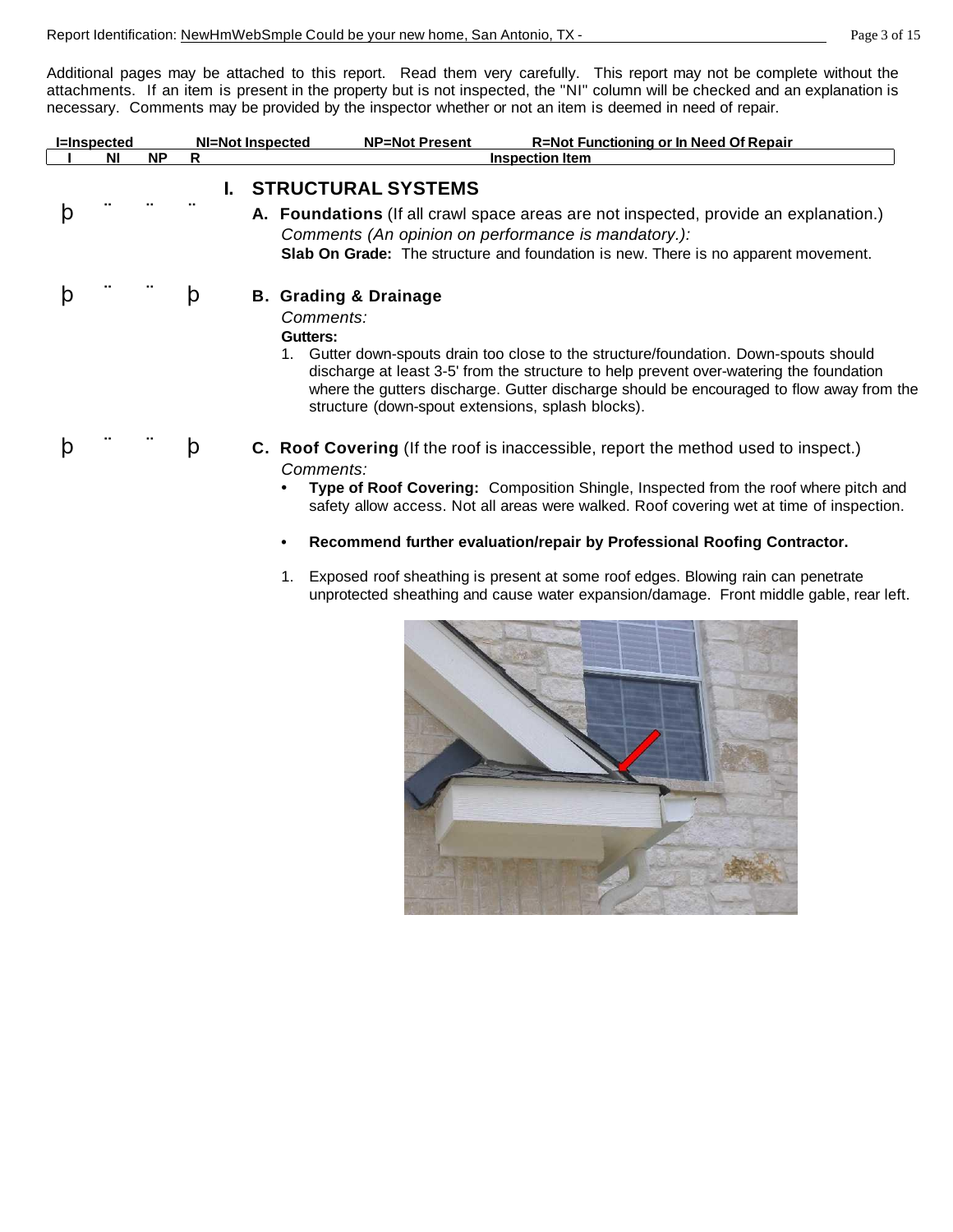| <b>I=Inspected</b> |    | <b>NI=Not Inspected</b> | <b>NP=Not Present</b> | <b>R=Not Functioning or In Need Of Repair</b> |
|--------------------|----|-------------------------|-----------------------|-----------------------------------------------|
| N <sub>1</sub>     | NP | $\mathsf{R}$            |                       | <b>Inspection Item</b>                        |
|                    |    |                         |                       |                                               |

1. Shingles have been damaged from heavy foot traffic in some areas. These shingles are susceptible to premature deterioration due to granule loss. Recommend repair or replacement as required.



1. Exposed nail heads are visible and should be properly sealed.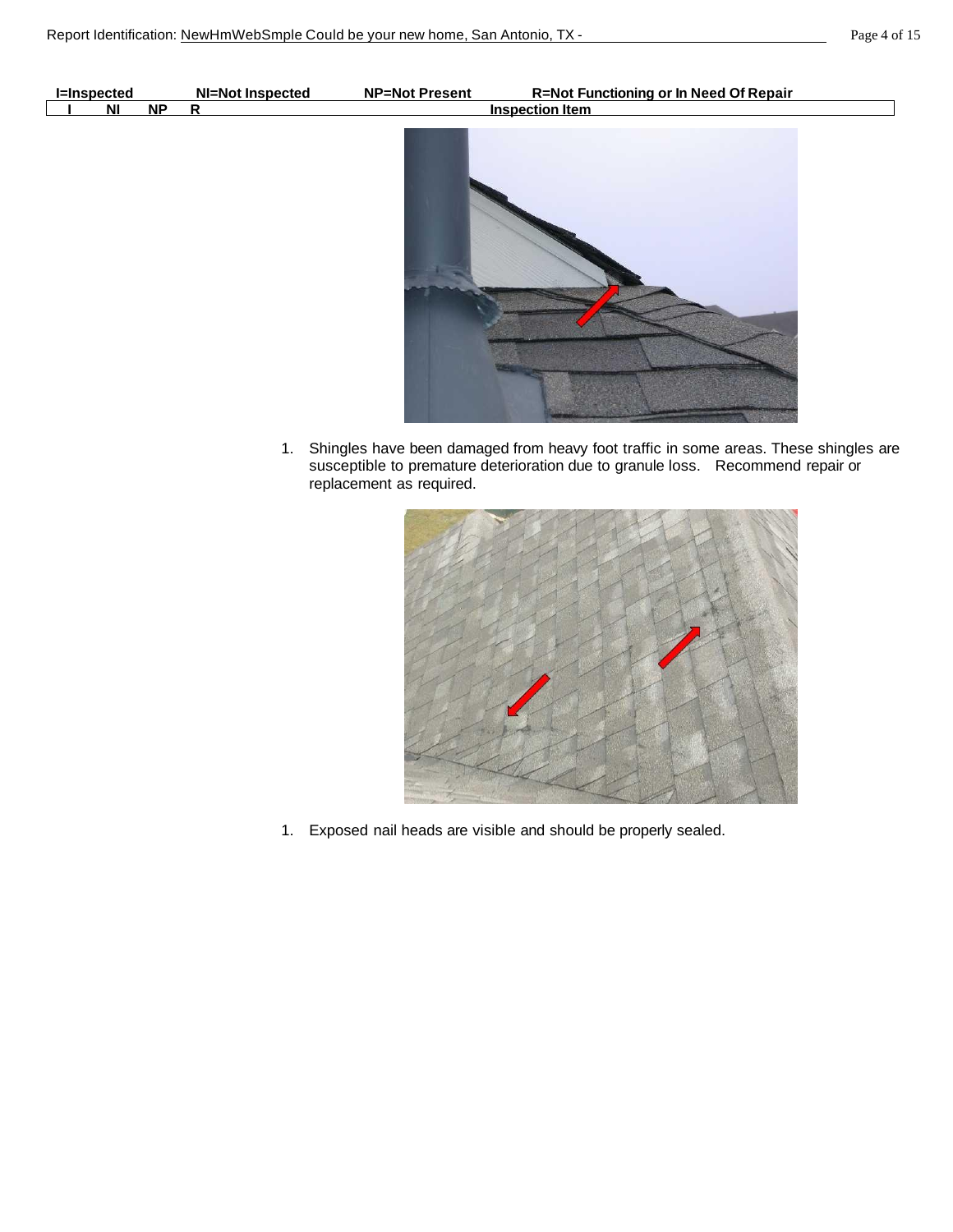| <b>I</b> =Inspected |                |    | <b>NI=Not Inspected</b> | <b>NP=Not Present</b> | <b>R=Not Functioning or In Need Of Repair</b>                                  |
|---------------------|----------------|----|-------------------------|-----------------------|--------------------------------------------------------------------------------|
|                     | N <sub>1</sub> | NP | $\mathbf R$             |                       | <b>Inspection Item</b>                                                         |
|                     |                |    |                         |                       |                                                                                |
|                     |                |    |                         |                       |                                                                                |
|                     |                |    |                         |                       |                                                                                |
|                     |                |    |                         |                       |                                                                                |
|                     |                |    |                         | <b>ANGELINAS AN</b>   |                                                                                |
|                     |                |    |                         |                       | <b>CHANGE COMMERCIAL</b><br><b><i>Contact P</i></b><br><b>The Secretary of</b> |
|                     |                |    |                         |                       |                                                                                |
|                     |                |    |                         |                       |                                                                                |
|                     |                |    |                         |                       |                                                                                |
|                     |                |    |                         |                       |                                                                                |

1. Roof jack rubber boot (where plumbing vents penetrate the roof structure) is damaged . It is recommended that these roof jacks be replaced to prevent water intrusion into the attic. Left rear roof.



1. Raised shingles at the lower left garage roof.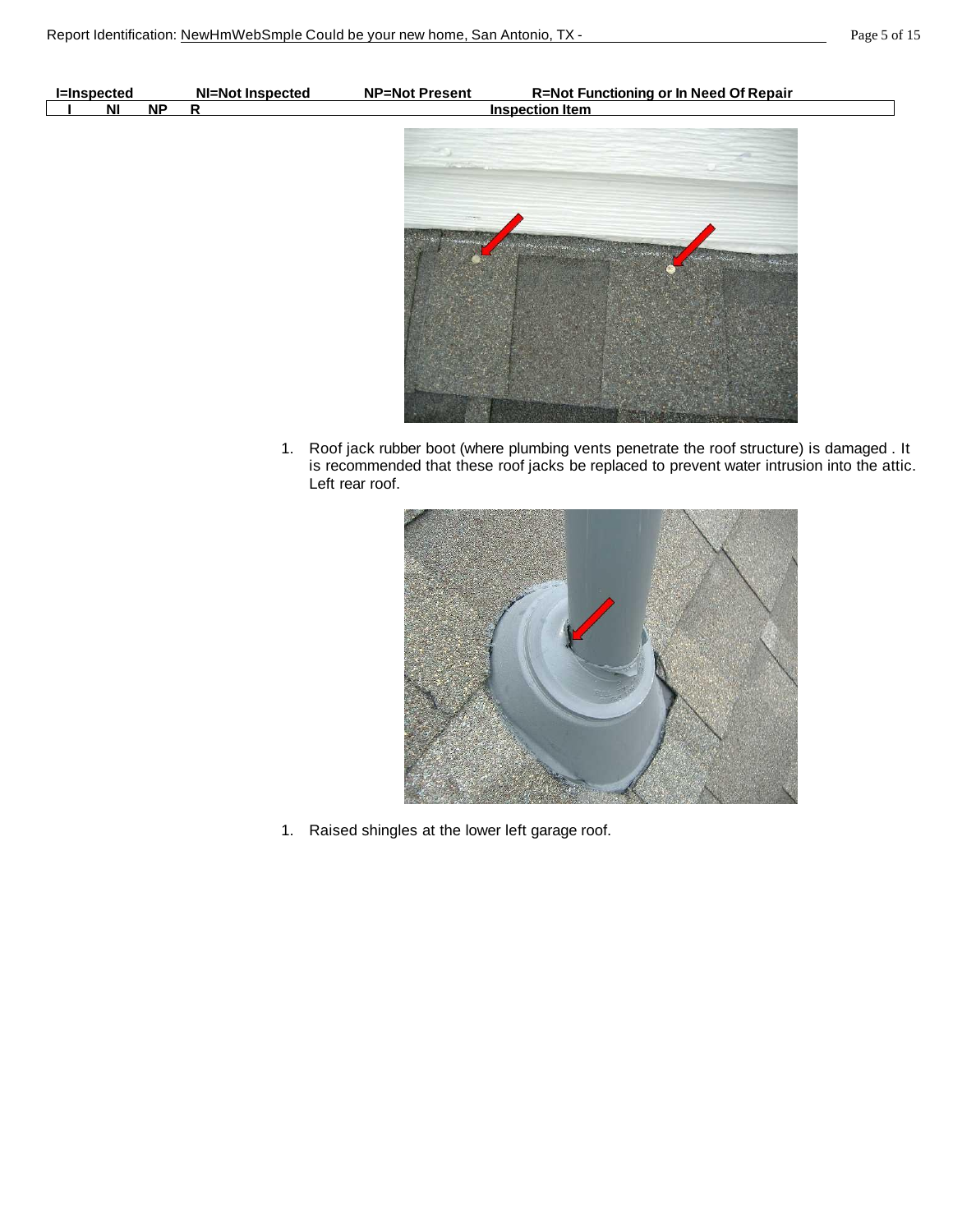| <b>I</b> =Inspected |    |           | <b>NI=Not Inspected</b> | <b>NP=Not Present</b> | <b>R=Not Functioning or In Need Of Repair</b> |
|---------------------|----|-----------|-------------------------|-----------------------|-----------------------------------------------|
|                     | ΝI | <b>NP</b> | Ð                       |                       | <b>Inspection Item</b>                        |
|                     |    |           |                         |                       |                                               |

- 
- 1. Excessive construction gap at the rear lower roof transition.



1. Roofer walk boards are still present. Nail holes should be sealed after removal.

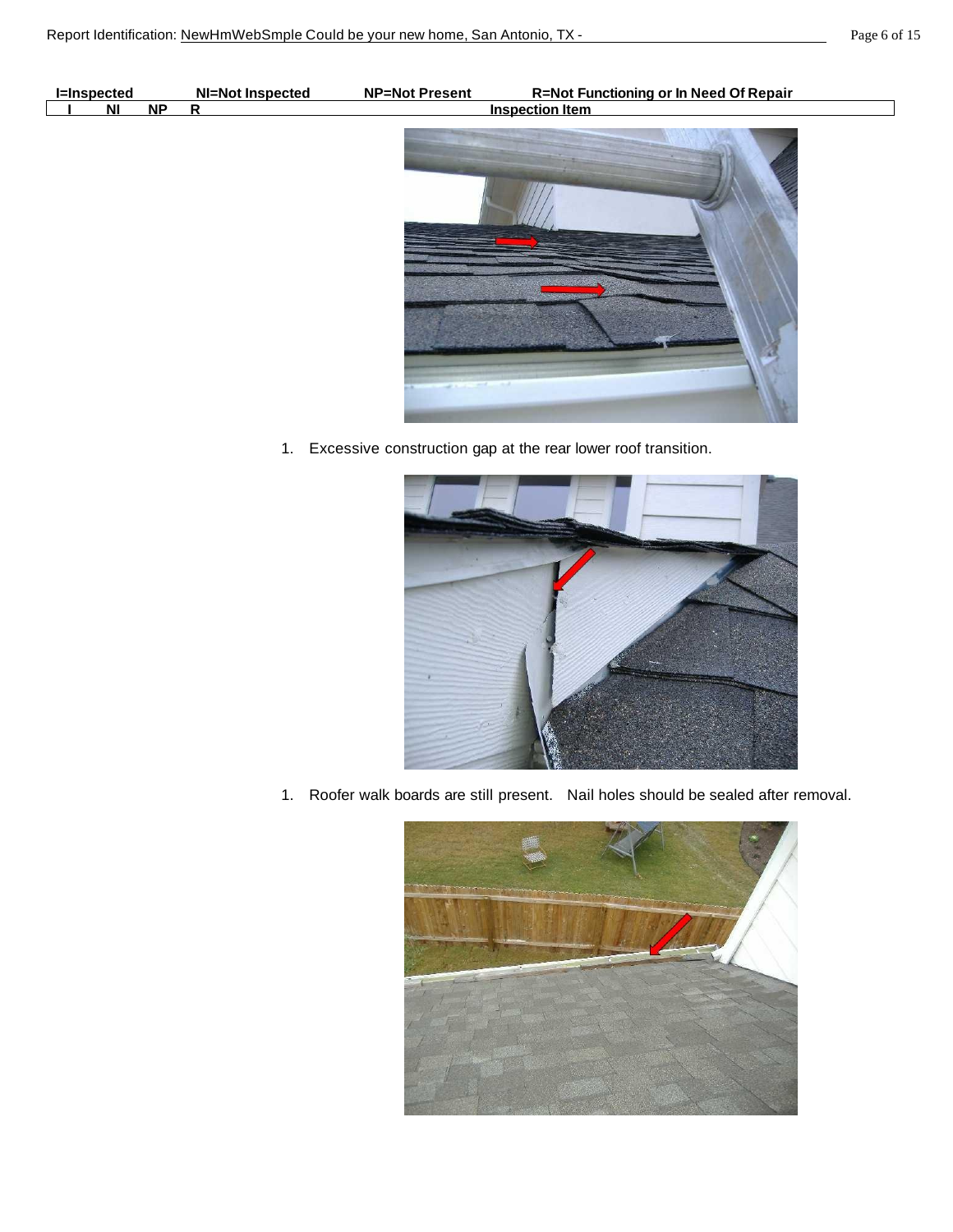| <b>I</b> =Inspected |           | NI=Not Inspected | <b>NP=Not Present</b>                                                                                                               | <b>R=Not Functioning or In Need Of Repair</b>                                                                                                                                                                                                                                |
|---------------------|-----------|------------------|-------------------------------------------------------------------------------------------------------------------------------------|------------------------------------------------------------------------------------------------------------------------------------------------------------------------------------------------------------------------------------------------------------------------------|
| ΝI                  | <b>NP</b> | R                | <b>Inspection Item</b>                                                                                                              |                                                                                                                                                                                                                                                                              |
|                     |           |                  | inspect.)<br>Comments:<br><b>Type of Attic Ventilation:</b>                                                                         | <b>D.</b> Roof Structure and Attic (If the attic is inaccessible, report the method used to<br>b Soffit " Ridge " Gable " Turbine vent b Static roof vent " Powered attic fan                                                                                                |
|                     |           |                  | Attic:<br>Average depth of observed insulation in inches was approx. 10-12+<br>$\bullet$<br>viewed from mechanical access platform. | Some areas of the attic were not accessible or inspected. Access was limited due to<br>inadequate walkway, vaulted ceilings, deep insulation, ductwork, low clearances, etc. Attic                                                                                           |
|                     |           | þ                | E. Walls (Interior and Exterior)<br>Comments:<br><b>Exterior:</b><br>right stone and brick.                                         | Weep (drain) holes are not present at the bottom course of the exterior masonry walls.<br>These holes are part of the exterior wall drainage system and allows moisture that may<br>penetrate behind the masonry veneer to drain to the exterior. Forward middle and forward |

- 2. Weep holes are not present above the þ window steel lentils. Weep holes will allow proper wall drainage and prevent moisture from collecting behind the brick causing corrosion of the steel lentil. Front middle.
- 3. Front upper entry way trim piece is missing.



#### **Interior:**

1. Exterior wall under master tub is not fully insulated. Construction debris is present under tub.

#### þ ¨ ¨ þ **F. Ceilings and Floors**

*Comments:*

**Interior Stairs, Handrail, Railings, Guardrail and Balconies:** 1. Lower Stair newell post (rear) is loose.

# þ ¨ ¨ þ **G. Doors (Interior and Exterior)**

*Comments:*

1. Dead bolt lock throw-out bolts do not line up properly with lock/latch. Door(s) rub/stick. Rear patio.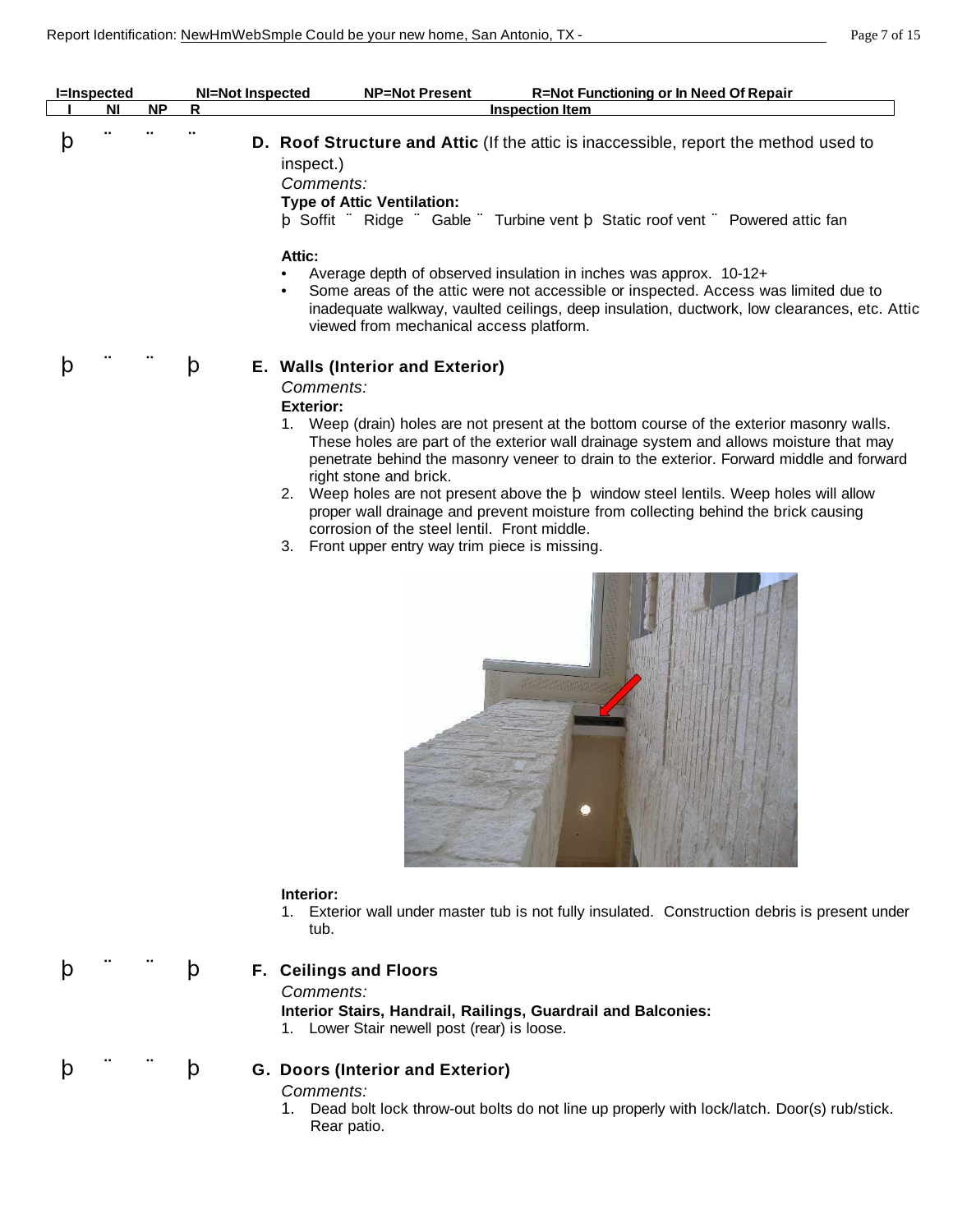| <b>I=Inspected</b> |     | NI=Not Inspected | <b>NP=Not Present</b> | <b>R=Not Functioning or In Need Of Repair</b> |
|--------------------|-----|------------------|-----------------------|-----------------------------------------------|
| N                  | .NF |                  |                       | <b>Inspection Item</b>                        |

2. Garage door spring attach brackets do not have bolts installed in all the bracket openings.



# þ ¨ ¨ þ **H. Windows**

#### *Comments:*

- 1. One or more window screens are not installed. (TREC required reporting).
- 2. The window glazing plastic seals are cracked or deteriorated at the frame of some windows. Laundry, inner office window.

$$
\mathbf{b} \quad \text{in} \quad \text{in} \quad \mathbf{b}
$$

# þ ¨ ¨ þ **I. Fireplace/Chimney**

#### *Comments:*

#### **Outdoor fireplace**

1. The chimney may not be high enough to provide for proper drafting. Termination. Chimneys shall extend at least 2 feet higher than any portion of a building within 10 feet, but shall not be less than 3 feet above the highest point where the chimney passes through the roof.



#### **Main fire place**

1. The chimney flue pipe is in contact with attic insulation. The placard on the flue pipe clearly states that an airspace should be maintained between insulation and building materials.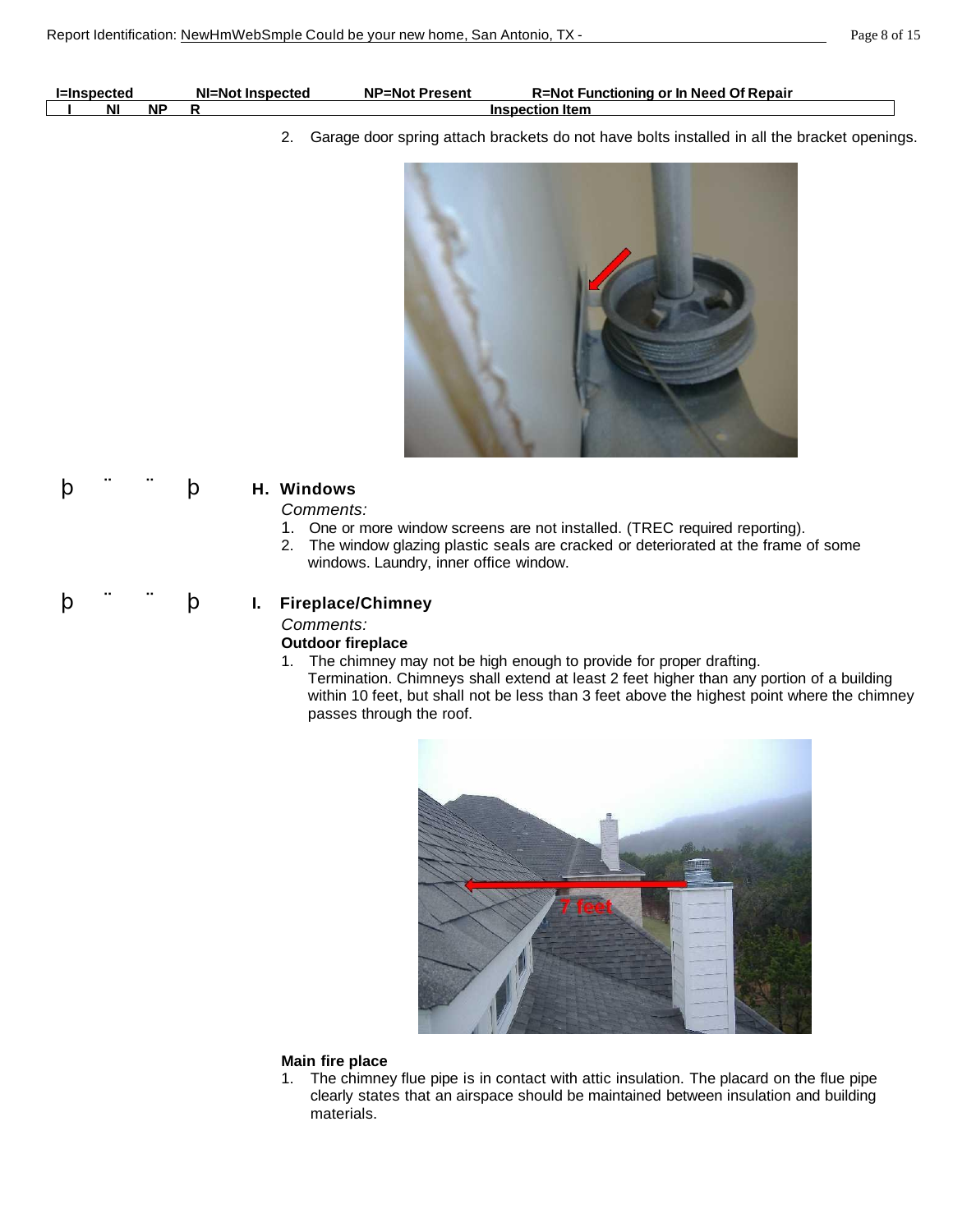| <b>I=Inspected</b> |           | NI=Not Inspected | <b>NP=Not Present</b> | <b>R=Not Functioning or In Need Of Repair</b> |
|--------------------|-----------|------------------|-----------------------|-----------------------------------------------|
| ΝI                 | <b>NF</b> |                  |                       | <b>Inspection Item</b>                        |
|                    |           |                  |                       |                                               |
|                    |           |                  |                       |                                               |



þ ¨ ¨ ¨ **J. Porches, Decks and Carports (Attached)**  *Comments:*

¨ þ ¨ ¨ **K. Other**  *Comments:*

Outdoor grill not installed.

# **II. ELECTRICAL SYSTEMS**

# þ ¨ ¨ þ **A. Service Entrance and Panels**

*Comments:*

# **Main Panel**

- Note:Some breakers were off at the time of the inspection. Breakers were not re-set to check for power. Cooktop.
- 1. Wire insulation is scorched (evidence of arching) at the main wire connection (neutral bus side). Recommend further evaluation.



1. The A/C condensing unit circuit breaker/fuse is not the correct amperage as indicated on the data-plate of the unit. The external HVAC unit calls for a 30 amp max circuit breaker/fuse. A 50 amp breaker/fuse is installed. This could void the HVAC warranty. **The correct size circuit breaker should be installed. Small unit.**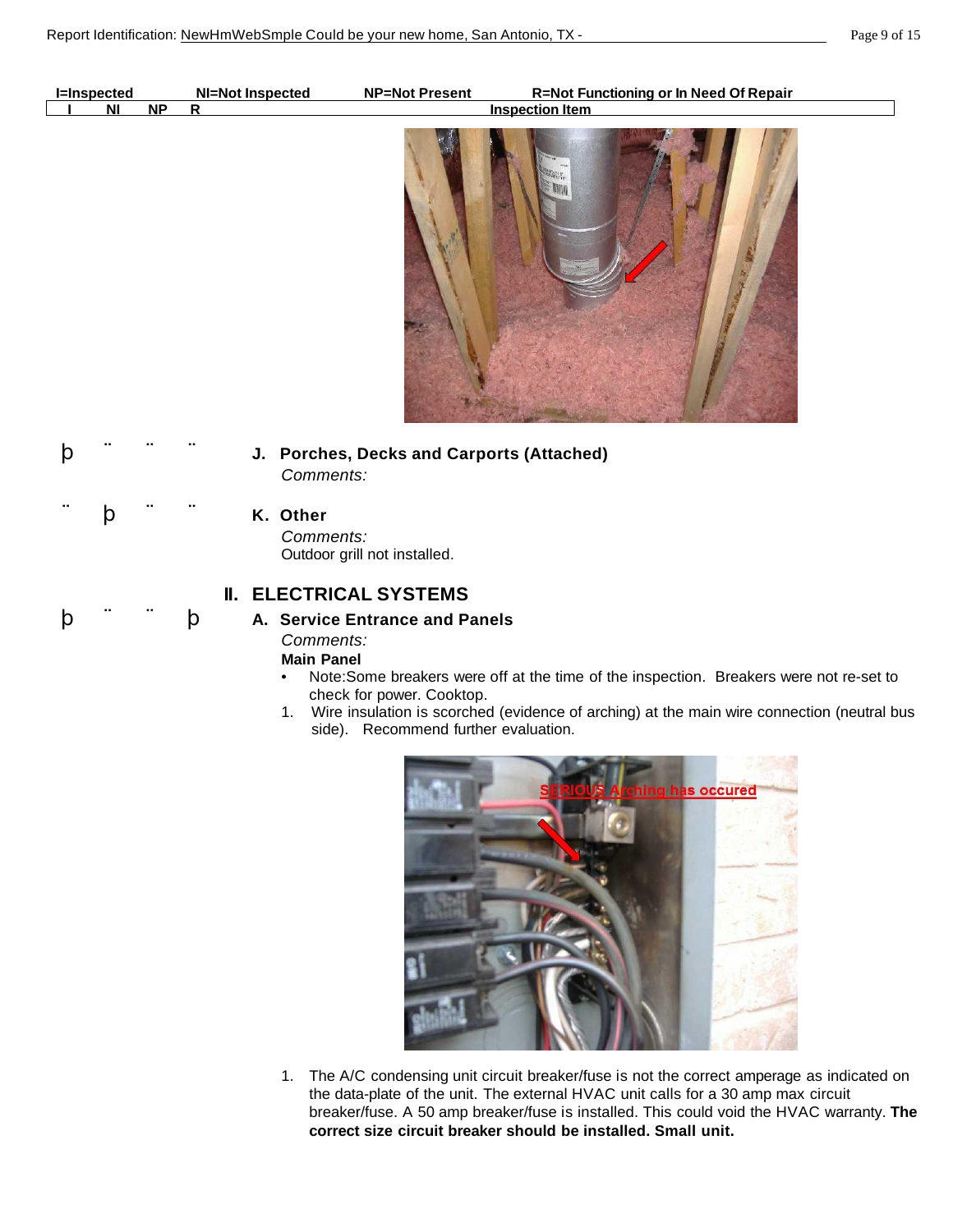|    |    | NI=Not Inspected | <b>NP=Not Present</b> | R=Not Functioning or In Need Of Repair |  |
|----|----|------------------|-----------------------|----------------------------------------|--|
| NI | NF |                  |                       | <b>Inspection Item</b>                 |  |
|    |    | --<br>$\sim$     |                       |                                        |  |

2. The A/C condensing unit circuit breaker/fuse is not the correct amperage as indicated on the data-plate of the unit. The external HVAC unit calls for a 40 amp max circuit breaker/fuse. A 50 amp breaker/fuse is installed. This could void the HVAC warranty. **The correct size circuit breaker should be installed. Large unit.**

#### **Garage Sub-panel**

- 1. AFCI(s) breaker does not test properly when the TEST button is pushed. Lower right breaker. Smoke alarm.
- 2. Ground wire is loose and not connected to the ground bus bar. (see orange dot)



$$
\mathsf{p} \quad ``\quad \mathsf{p}
$$

- **B.** Branch Circuits Connected Devices and Fixtures (Report as in need of repair the lack of ground fault circuit protection where required.) *Comments:*
	- Predominate visible wiring: þ Copper ¨ Aluminum
	- Smoke detectors present in each sleeping room and adjacent hallway : b Yes <sup>"</sup> No
	- 1. The front island/peninsula receptacle is improperly installed. The counter-top overhang cannot be more than 6".



1. Some light fixtures and/or bulbs are missing or do not function. Recommend installing new bulbs to see if the fixtures are functional. Kitchen light in front of pantry.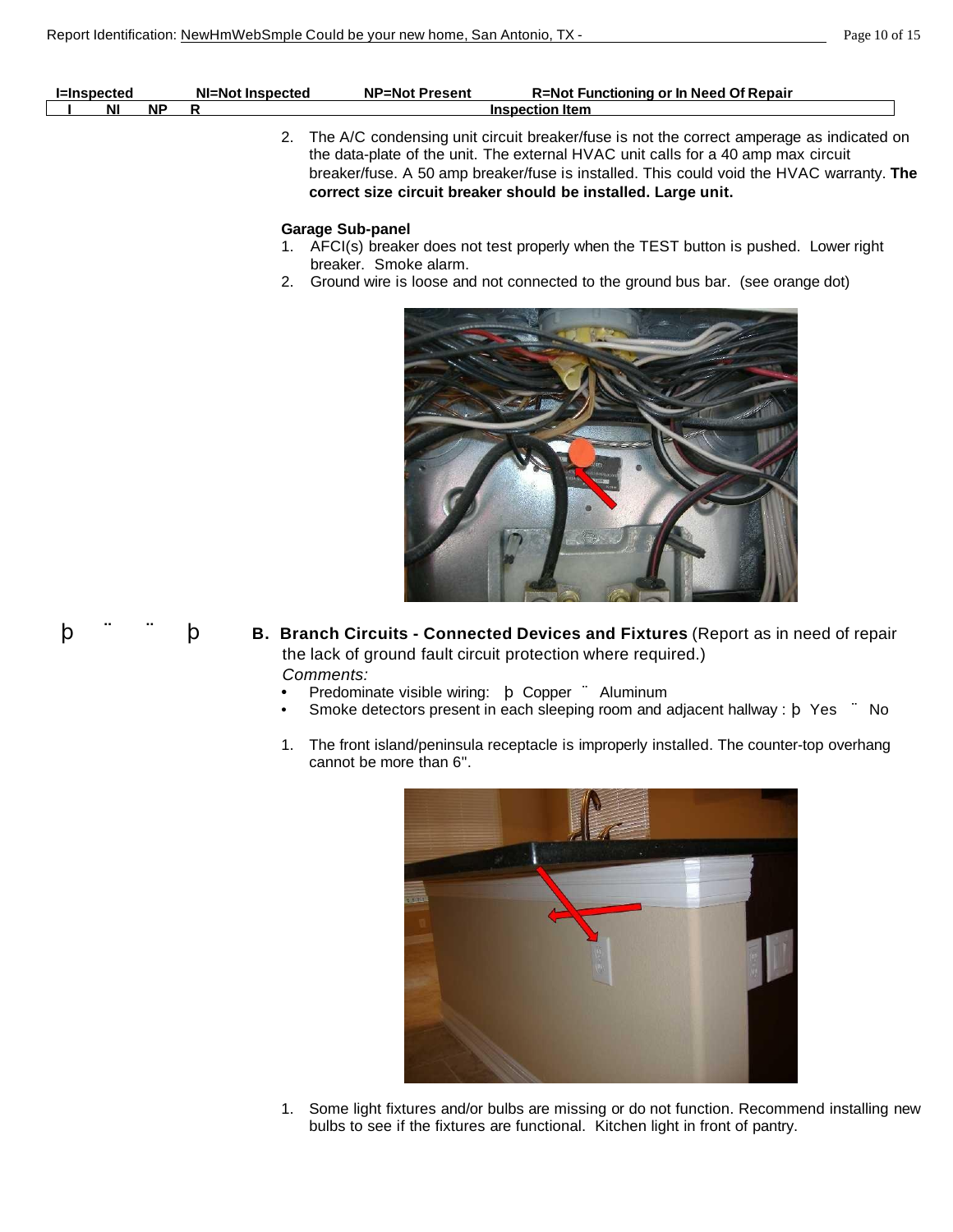| <b>I</b> =Inspected |           | NI=Not Inspected | <b>R=Not Functioning or In Need Of Repair</b><br><b>NP=Not Present</b>                                                                                                                                                                                                                                                                                                                                 |
|---------------------|-----------|------------------|--------------------------------------------------------------------------------------------------------------------------------------------------------------------------------------------------------------------------------------------------------------------------------------------------------------------------------------------------------------------------------------------------------|
| ΝI                  | <b>NP</b> | R                | <b>Inspection Item</b>                                                                                                                                                                                                                                                                                                                                                                                 |
|                     |           | 2.<br>3.         | There is no power indication at the receptacle(s). Rear porch outlets, dryer.<br>GFCI protected receptacles are not installed in accordance with the National Electric<br>Code.<br>b Kitchen (all kitchen counter surface and island receptacles). Island outlets.<br>$\mathbf b$ Garage (all outlets) - one Duplex outlet.                                                                            |
|                     |           |                  | III. HEATING, VENTILATION AND AIR CONDITIONING SYSTEMS                                                                                                                                                                                                                                                                                                                                                 |
|                     |           |                  | A. Heating Equipment<br>Type and Energy Source: Zoned, Gas<br>Comments:                                                                                                                                                                                                                                                                                                                                |
|                     |           | Þ<br>1.          | <b>B. Cooling Equipment:</b><br>Type and Energy Source: Zoned, Electric<br>Comments:<br><b>Condensation Drain Line Termination:</b> " Exterior b Sink drain " Unknown<br><b>Secondary Pan Drain Line Termination:</b> b Rear b Front " Right " Left<br>Condensation drain line under the bath sink is partially kinked and may restrict proper flow<br>from the HVAC unit. Under upper hall bath sink. |



**• The cooling system could not be operated or properly inspected due to the outside ambient temperature being less than 60 degrees at the time of the inspection. Operation at or below 60 degrees could cause damage to the unit.**

#### **Unit #1: Upper attic:**

1. The drain pan needs cleaning. Recommend removing insulation and other debris to prevent possible clogging of the drain pan drain line if condensate forms in the pan.

#### **Unit #2 Lower attic:**

1. The drain pan needs cleaning. Recommend removing insulation and other debris to prevent possible clogging of the drain pan drain line if condensate forms in the pan.

### þ ¨ ¨ ¨ **C. Ducts and Vents**

*Comments:*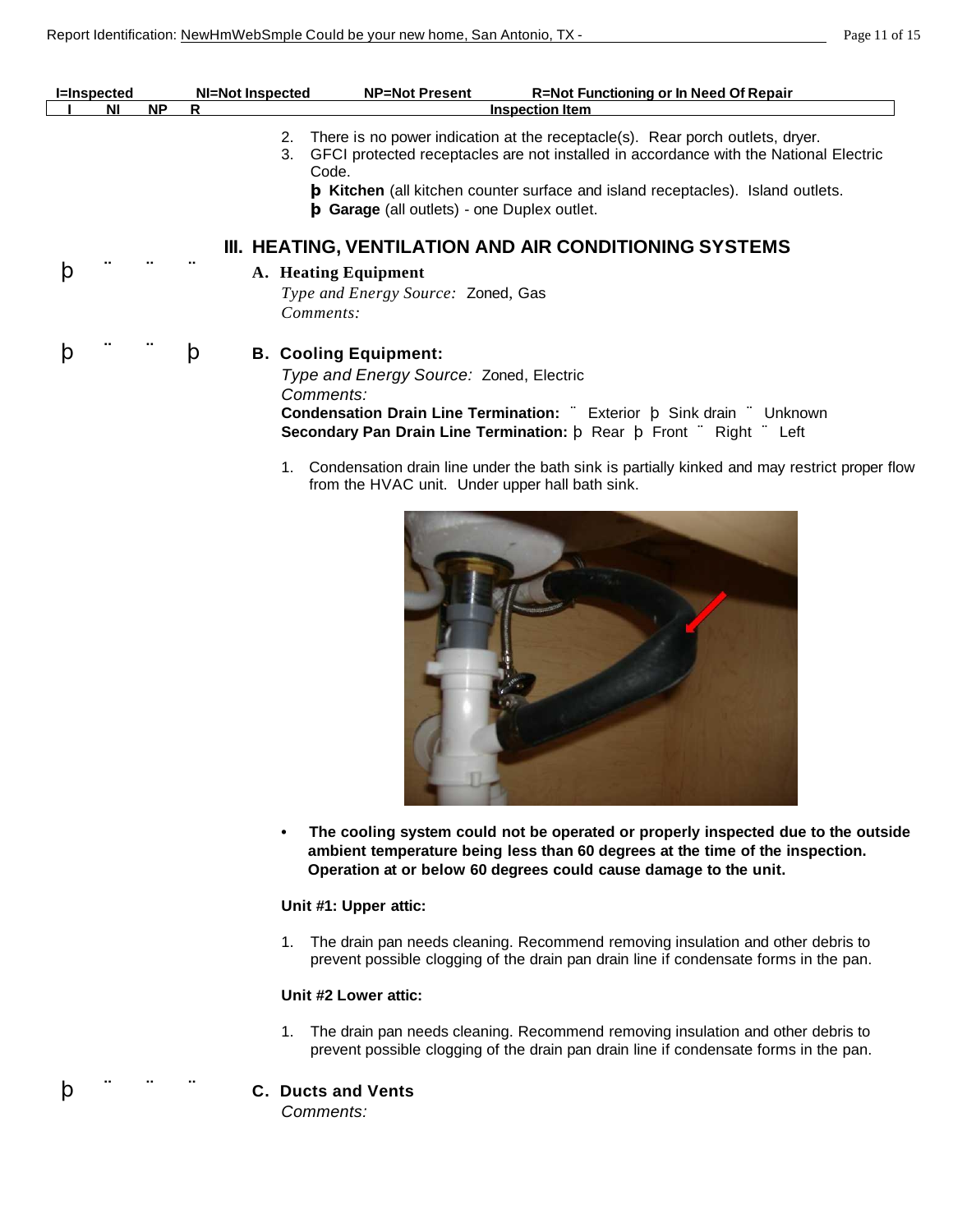|   | <b>I</b> =Inspected |           |   | <b>NP=Not Present</b><br><b>R=Not Functioning or In Need Of Repair</b><br><b>NI=Not Inspected</b>                                                                                                                                                                                                                                                              |  |
|---|---------------------|-----------|---|----------------------------------------------------------------------------------------------------------------------------------------------------------------------------------------------------------------------------------------------------------------------------------------------------------------------------------------------------------------|--|
|   | NI                  | <b>NP</b> | R | <b>Inspection Item</b>                                                                                                                                                                                                                                                                                                                                         |  |
|   |                     |           |   | <b>IV. PLUMBING SYSTEM</b>                                                                                                                                                                                                                                                                                                                                     |  |
| þ |                     |           | þ | A. Water Supply System and Fixtures<br>Comments:<br>Water pressure measured at an exterior faucet: 50 psi. Normal pressure is 40-80 psi.<br>$\bullet$                                                                                                                                                                                                          |  |
|   |                     |           |   | <b>Kitchen Sink:</b><br>Sink sprayer does not retract easily.                                                                                                                                                                                                                                                                                                  |  |
|   |                     |           |   | Laundry<br>1. Debris in water shut-offs should be removed.                                                                                                                                                                                                                                                                                                     |  |
|   |                     |           |   | <b>Master Bath:</b><br>1. Shower/tub "Hot" and "Cold" water supply is reversed. This could be a possible<br>SCALD HAZARD! Hot water supply should always be on the left side.                                                                                                                                                                                  |  |
|   |                     |           |   | <b>Upper Game room Bath</b><br>1. Shower/tub "Hot" and "Cold" water supply is reversed. This could be a possible<br>SCALD HAZARD! Hot water supply should always be on the left side.                                                                                                                                                                          |  |
|   |                     |           |   | <b>Upper Hall Bath</b><br>1. Shower/tub "Hot" and "Cold" water supply is reversed. This could be a possible<br>SCALD HAZARD! Hot water supply should always be on the left side.                                                                                                                                                                               |  |
| þ |                     |           |   | <b>B. Drains, Wastes, Vents</b><br>Comments:<br>See Section IV. A. Plumbing Systems for any Drain, Waste, Vent items.                                                                                                                                                                                                                                          |  |
| þ |                     |           | þ | C. Water Heating Equipment (Report as in need of repair those conditions specifically<br>listed as recognized by TREC rules.)<br>Energy Source: Gas<br>Comments:<br>Water heater flue pipe termination is not the proper height when installed within 8 feet of a<br>vertical wall. Termination should be 2' feet taller than any vertical wall within 8 feet. |  |
|   |                     |           |   |                                                                                                                                                                                                                                                                                                                                                                |  |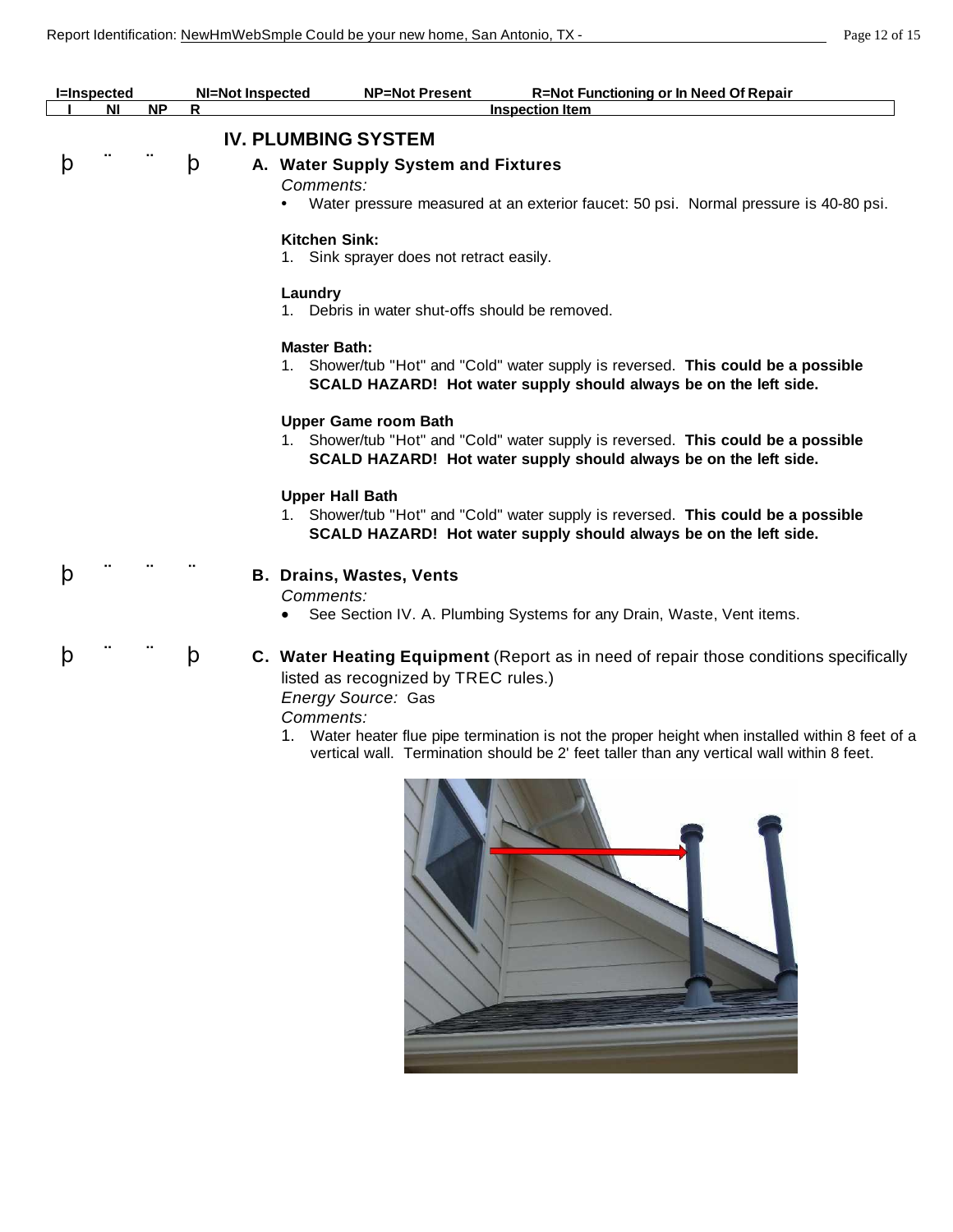| <b>I=Inspected</b>   | <b>NI=Not Inspected</b> | <b>NP=Not Present</b> | <b>R=Not Functioning or In Need Of Repair</b> |
|----------------------|-------------------------|-----------------------|-----------------------------------------------|
| NP<br>N <sub>1</sub> | R.                      |                       | <b>Inspection Item</b>                        |
|                      |                         |                       |                                               |

1. Expansion tank is poorly supported. Very loose on PEX pipe connection.



- 1. The water heater temperature exceeds 125° F. The water heater thermostat should be adjusted so that the water temperature does not exceed 125° F. **This could be a possible SCALD HAZARD! Both.**
- þ ¨ ¨ ¨ **D. Hydro-Therapy Equipment**  *Comments:*

# **V. APPLIANCES**

þ ¨ ¨ ¨ **A. Dishwasher**  *Comments:*

#### þ ¨ ¨ þ **B. Food Waste Disposer**

*Comments:*

1. Kitchen food disposer switch is located on the cabinet base face. This positioning increases the likelihood of accidental actuation of the disposer. Recommend relocating switch.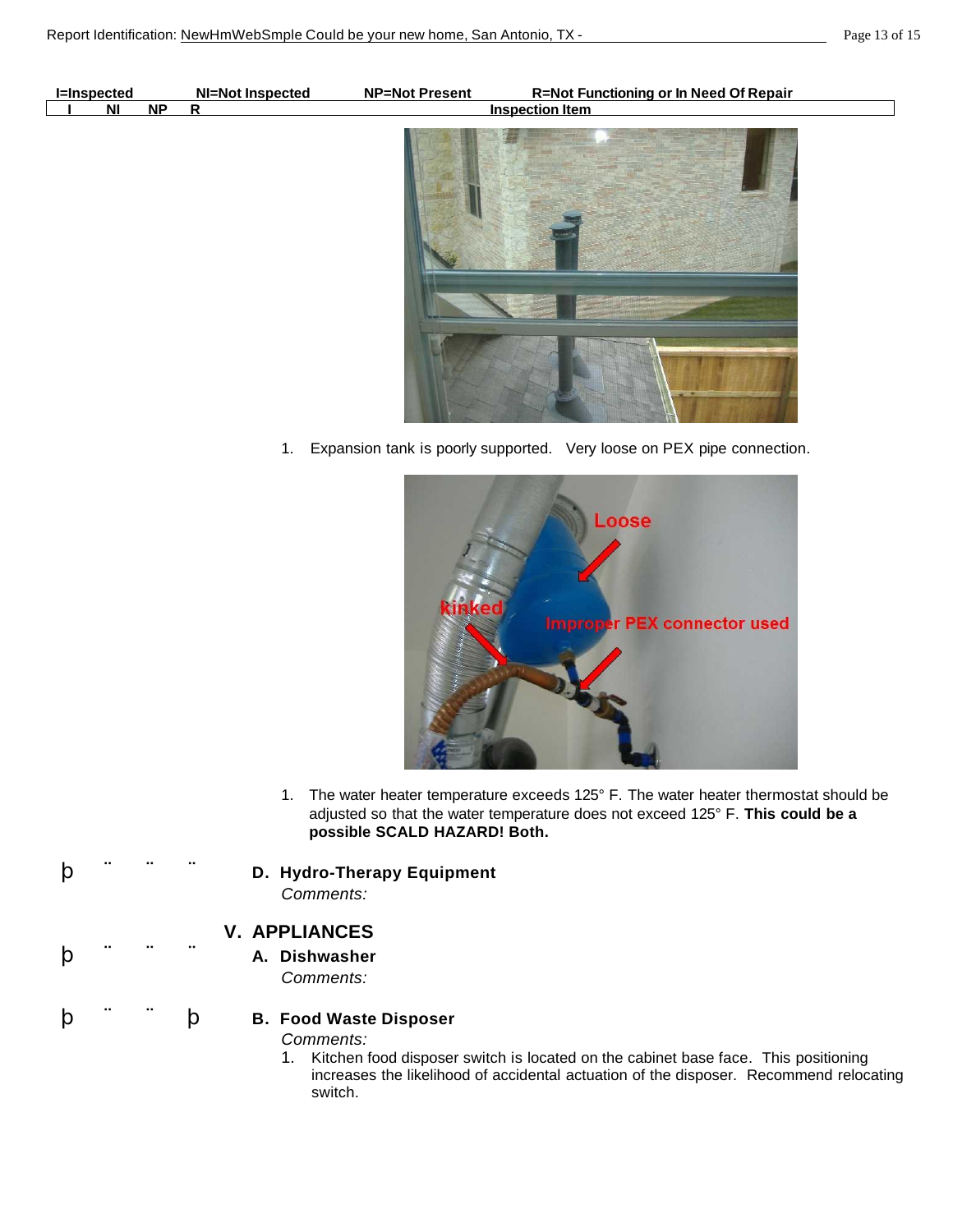|              | <b>I=Inspected</b><br><b>NI</b> | <b>NP</b> | R            | <b>R=Not Functioning or In Need Of Repair</b><br>NI=Not Inspected<br><b>Inspection Item</b>                                                                                                                                                                                                                                                                                                                                                                                   |
|--------------|---------------------------------|-----------|--------------|-------------------------------------------------------------------------------------------------------------------------------------------------------------------------------------------------------------------------------------------------------------------------------------------------------------------------------------------------------------------------------------------------------------------------------------------------------------------------------|
|              |                                 |           |              | off or                                                                                                                                                                                                                                                                                                                                                                                                                                                                        |
| $\mathbf{b}$ |                                 |           | $\mathbf{p}$ | C. Range Hood<br>Comments:<br>1. Boost button does not change fan speed when actuated.                                                                                                                                                                                                                                                                                                                                                                                        |
| $\mathbf b$  |                                 |           |              | D. Ranges/Ovens/Cooktops<br>Comments:<br>Oven tested at 350° Acceptable at: 350°<br>Unit #2 tested at 350° Acceptable at: 350°                                                                                                                                                                                                                                                                                                                                                |
| þ            |                                 |           |              | <b>E. Microwave Cooking Equipment</b><br>Comments:                                                                                                                                                                                                                                                                                                                                                                                                                            |
|              |                                 | þ         |              | F. Trash Compactor<br>Comments:                                                                                                                                                                                                                                                                                                                                                                                                                                               |
| þ            |                                 |           | þ            | G. Bathroom Exhaust Fans and/or Heaters<br>Comments:<br>1. Loud electrical buzzing noise is heard in upper hall bath. Appears to originate at Laundry<br>fan.                                                                                                                                                                                                                                                                                                                 |
|              |                                 | þ         |              | H. Whole House Vacuum Systems<br>Comments:                                                                                                                                                                                                                                                                                                                                                                                                                                    |
| þ            |                                 |           | þ            | <b>Garage Door Operators</b><br>L.<br>Comments:<br>1. Door opener button must be held in the "ON" position to get the door to close completely.<br>Auto reverse sensors may require adjustment. Large door.<br>2. The door manual locking mechanism is not disabled (required when an opener is installed).<br>This prevents the door from being manually locked. Damage can occur to the door if the<br>door is manually locked and the door opener is actuated. Both doors. |
| þ            |                                 |           |              | J. Door Bell and Chimes<br>Comments:                                                                                                                                                                                                                                                                                                                                                                                                                                          |